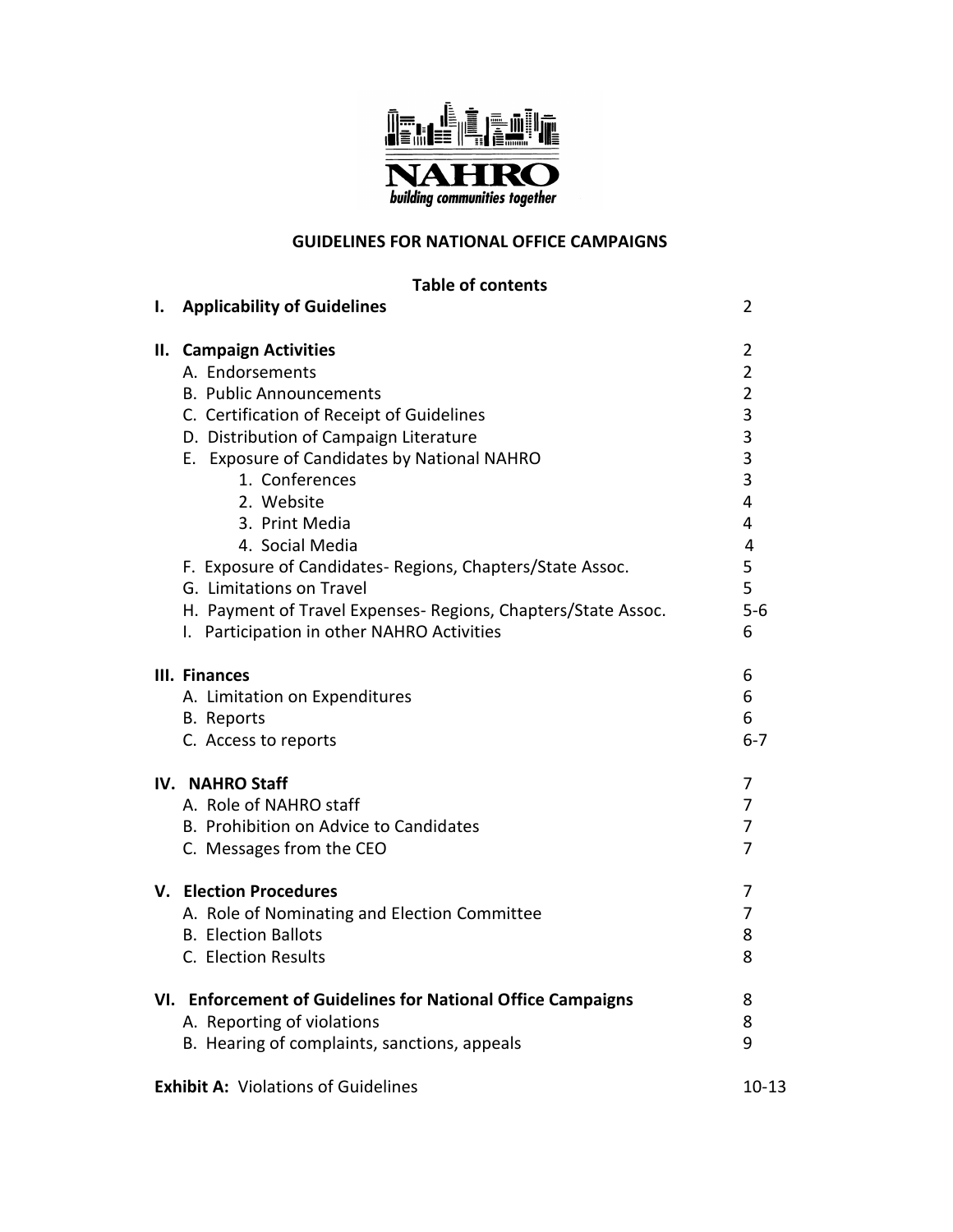# **GUIDELINES FOR NATIONAL OFFICE CAMPAIGNS Amended by the Board of Governors: July 2010, October 2010, April 2019**

#### **I. APPLICABILITY OF GUIDELINES**

These Guidelines for National Office Campaigns shall be applicable to and shall govern the conduct of campaigns and elections for the offices of National President and National Senior Vice President of the National Association of Housing and Redevelopment Officials (NAHRO).

#### **II. CAMPAIGN ACTIVITIES**

#### **A. Endorsements**

Any time after January 1 in even-numbered years, declared candidates may seek the endorsement and/or support of their own Regions or Chapters/State Associations. Regions, Chapters/State Associations and declared candidates are prohibited from making any public announcements of endorsements before the formal public announcement by the candidate at the National Conference and Exhibition. Declared candidates must have filed with the NAHRO CEO the executed certification statement that confirms their candidacy.

Candidates shall refrain from seeking or using endorsements of entities outside the NAHRO organization.

NAHRO staff shall not endorse any candidate.

The Board of Governors, any committees, task forces or ad hoc groups shall not endorse any candidate.

#### **B. Public Announcements**

The earliest date and time at which a candidate for NAHRO office may publicly announce his or her candidacy is the date and time at which on-site general registration commences for the National Conference and Exhibition in the even-numbered year preceding the election for which announcement of the candidacy is made. Following such date and time, an Associate may announce his or her candidacy for national office at any time prior to the last date on which a qualifying petition for placement on the ballot may be delivered by an Associate under Article VII of the NAHRO Constitution (*i.e.,* 60 days prior to the annual meeting in the odd-numbered year in which the election is to occur).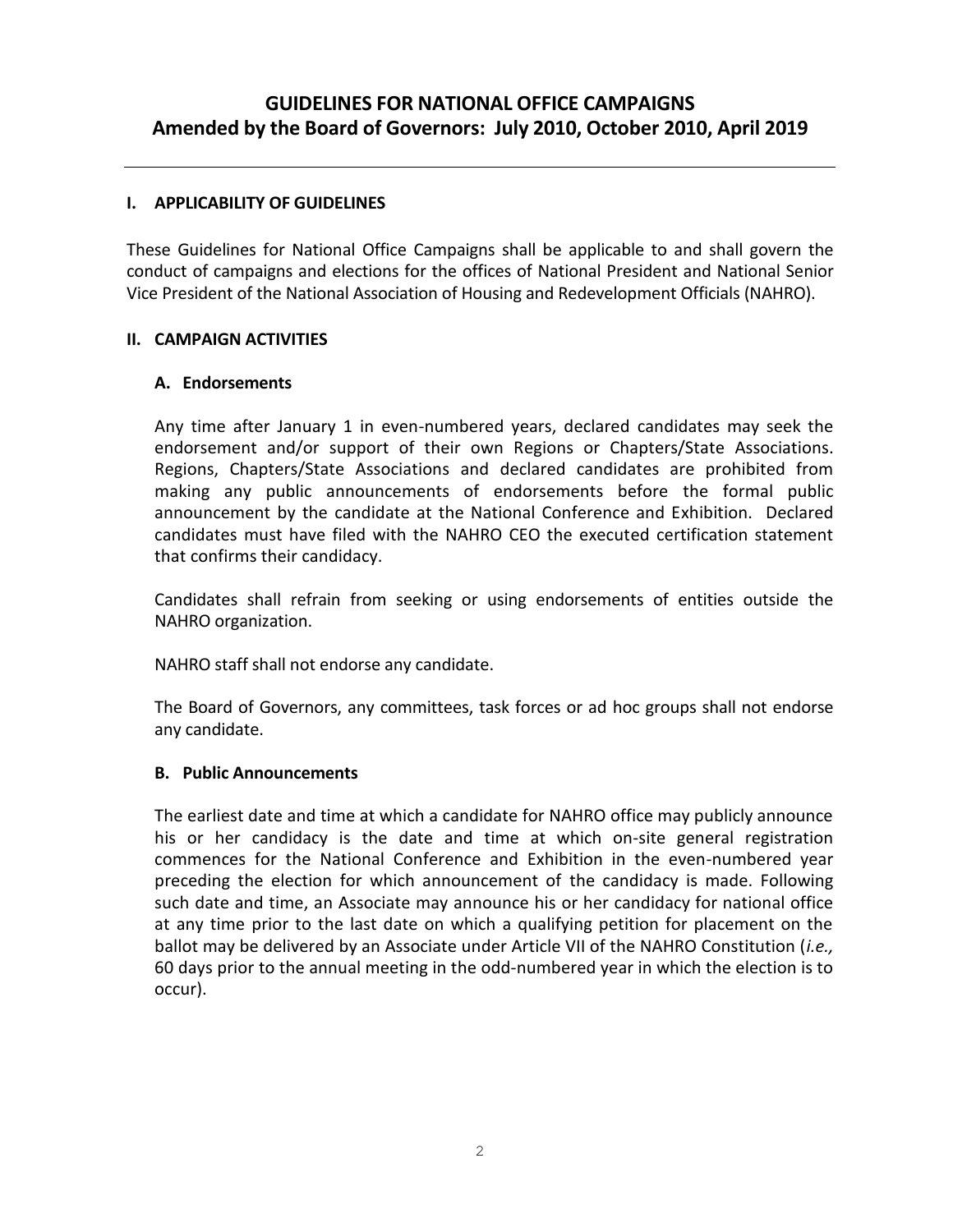# **C. Certification of Receipt of Guidelines for National Office Campaigns**

Candidates and their campaign managers must sign a Certification Statement (prepared by national NAHRO), which confirms that the candidate has received, read, understand, and will abide by the "Guidelines for National Office Campaigns." The Certification Statement must be signed before a candidate and campaign managers engage in campaign activities.

# **D. Distribution of Campaign Literature**

Candidates and others acting on their behalf are prohibited from distributing campaign literature or other campaign-related materials and from conducting campaign activities: (a) within any professional conference session, committee meeting, or other organized meeting of NAHRO; (b) while delivering training or technical assistance for NAHRO or Regions, Chapters/State Associations; or (c) during conferences at any time prior to the opening of on-site general registration at any Washington, Summer or National Conference of NAHRO. Candidates are prohibited from campaigning or distributing campaign literature from any exhibit booth in the exhibit hall, except a booth purchased by the candidate. Exhibit fee must be counted against the candidate's campaign expense cap.

# **E. Exposure of Candidates by National NAHRO**

Even if there is only one candidate for an office, he/she should be given exposure to the NAHRO membership, e.g., conference programs, NAHRO website and publications.

# **1. Conferences**

National NAHRO will provide a program opportunity for candidates at each national conference beginning with the National Conference and Exhibition in even-numbered years, i.e., debate, town hall meeting, open forum. Therefore, candidates will have three events at which they can address the NAHRO membership: National Conference and Exhibition in even-numbered years; the Washington and Summer Conferences in the election year.

NAHRO will provide a table and campaign space in the vicinity of the registration area, if possible, for candidates at the Washington and Summer Conferences in an election year. NAHRO shall provide candidates with distinctive ribbons, which may be worn at national NAHRO conferences. Conference programs may feature key election milestones and general information about the election.

If provided by the candidates, programs for the National Conference and Exhibition in even-numbered years; and for the Washington and Summer conferences in election years may feature candidates' photo, brief bio, and campaign statements. National NAHRO may videotape candidates' forums/events at the Washington and Summer conferences for posting on the NAHRO website. Links will be provided to regions and chapters for their use.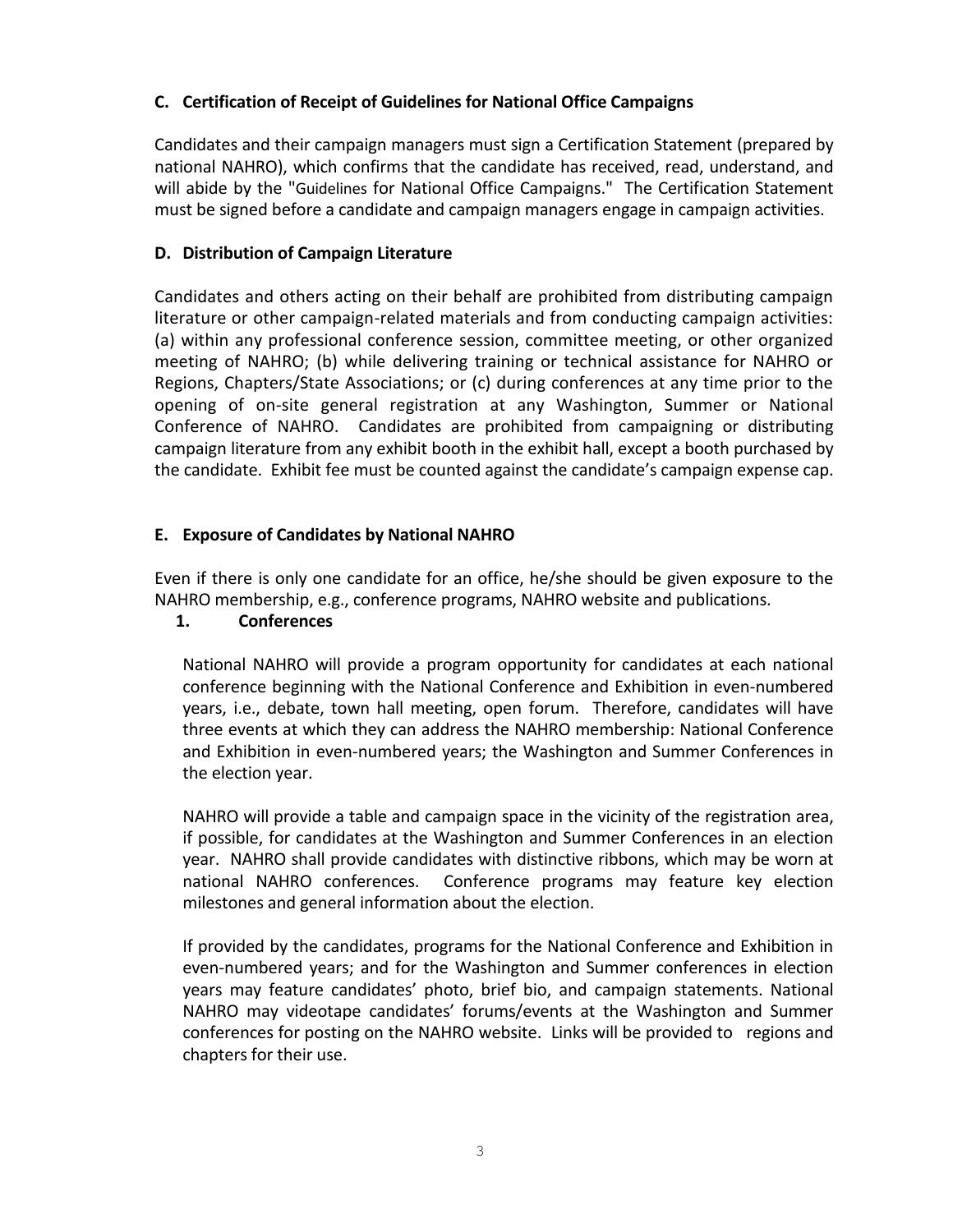# **2. Website**

NAHRO will provide each candidate with a separate page on its website, which may contain candidates' photo, bio, campaign statement, list of endorsements, and their answers to monthly questions from May to August. Candidates may include additional material or customize their webpages for a fee, which must be counted against their campaign expense cap. NAHRO staff is responsible for posting material on candidates' webpages.

Candidates are prohibited from setting up their own or using an existing website for the election. Candidates shall direct the originators of any social media supporting their candidacy to indicate that the posting or transmission of information is not sanctioned by NAHRO. NAHRO staff should consider and implement other technological means of communication, if feasible, subject to approval of the Nominating & Election Committee.

# **3. Print Media**

NAHRO will feature election news in issues of the NAHRO *Monitor* and the *Journal of Housing and Community Development.* The *NAHRO Monitor* and/or the *Special Election News Monitor* will feature candidates' campaign statements and biographical information. Publication date shall be determined by NAHRO staff.

NAHRO will provide each candidate with one set of mailing labels but will not provide lists that contain e-mail addresses or phone numbers. Candidates are prohibited from sending e-mails to the entire membership but may ask the designated NAHRO staff to send one e-mail per period (periods being defined as: October-December, January-March, April-June, July-August, and September-October) to all current associates entitled to vote. Staff will transmit candidates' e-mails in the order that they are scheduled with staff but will schedule no more than one a day.

# **4. Social Media**

Candidates may use their own social media accounts (e.g., Twitter and Facebook) while campaigning for a NAHRO office. Candidates may not tag NAHRO on any social media accounts, including, but not limited to Twitter and Facebook at the point when they have formally declared their candidacy. NAHRO will provide information on the NAHRO website to inform members how to access candidates' social media sites. NAHRO staff shall refrain from campaigning for or showing preference to any candidate via social media at the point when they have formally declared their candidacy. NAHRO reserves the right to publish, broadcast, tweet, retweet or "like" news or material from or by its members, whether they are candidates or not. However, NAHRO will not mention or disseminate any material relating to a candidate's campaign or campaign proposals unless specifically approved under policies determined by the Nominating and Election Committee.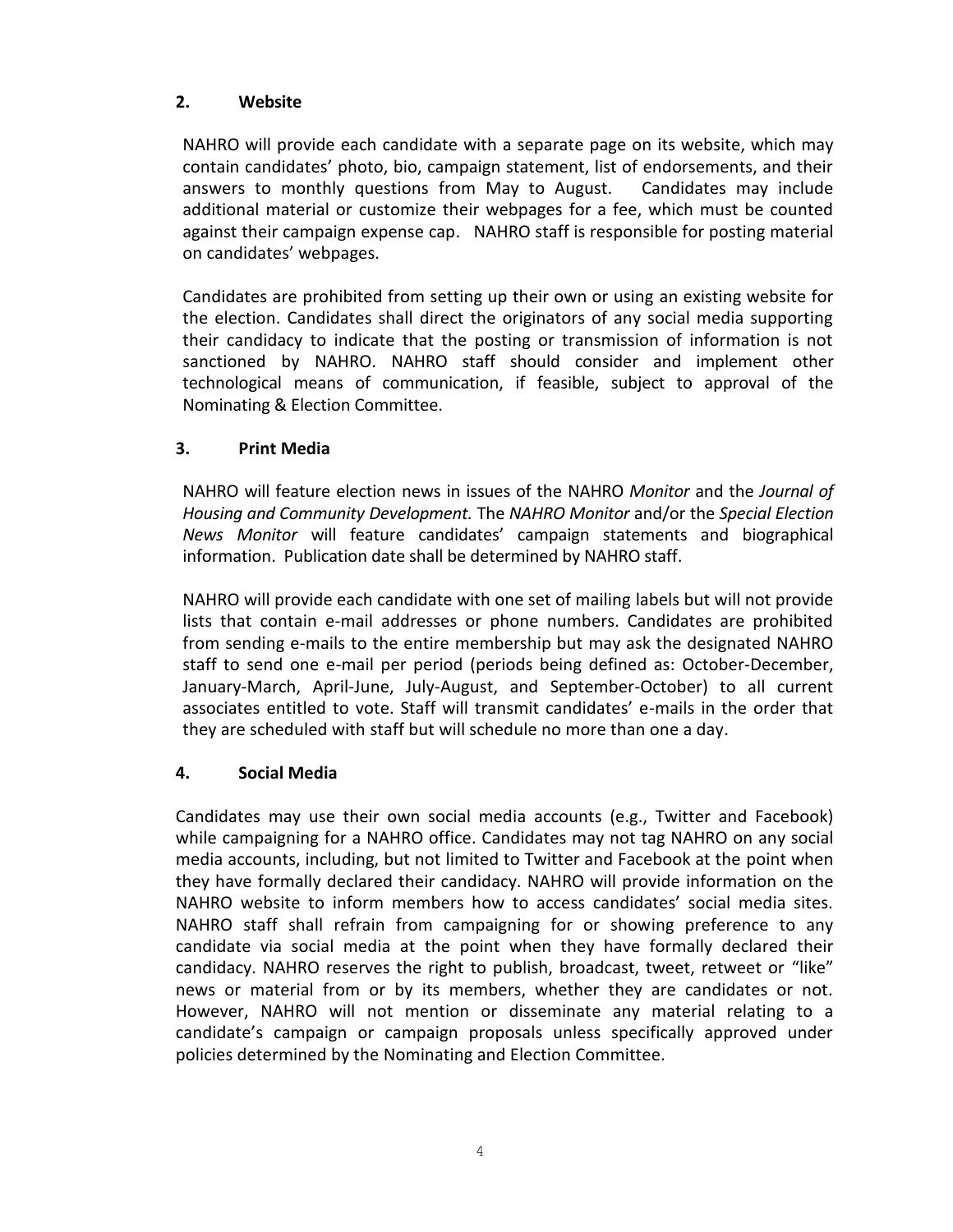### **F. Exposure of Candidates by Regions and Chapters/State Associations**

NAHRO encourages Regions, Chapters/State Associations to provide coverage of candidates' platforms in conference programs, newsletters and website, i.e., link candidates' NAHRO webpages on their websites. Regions and Chapters/State Associations should provide candidates with publication deadlines and specifications for the submission of material for their newsletters and websites.

NAHRO also encourages Regions and Chapters/State Associations to invite, and where feasible, fund the travel expenses of candidates. At any meeting attended by the candidates, the Region or Chapter/State Association shall provide a forum where candidates may present their views and positions and answer questions. If feasible, videotape event; download and post on websites. Candidates may be invited to participate in other conference events/sessions, in addition to the event designed especially for candidates. Provide a table and campaign space in the vicinity of the registration area for candidates, if available.

If a Region, Chapter/State Association extends an invitation to a candidate for national president or senior vice president, it must also extend the same invitation to all other declared candidates for the same office. When candidates are invited to events, they shall be invited with equity in terms of role. If candidates are unable to attend events outside their region, their campaign representatives may distribute campaign literature and buttons on their behalf, provided all candidates for the same office were invited to the event.

If candidates are unable to attend events outside their region, their campaign representatives may distribute campaign literature and buttons or other paraphernalia on their behalf provided all candidates for the same office were invited to the event.

### **G. Limitations on Travel**

Candidates must agree to limit their election-related travel to only national NAHRO conferences and meetings, unless within their own Region, or unless the organization inviting them invites all candidates for a specific office. Candidates may travel and campaign throughout their own region without an official invitation and at their own expense, which means that candidates may attend chapter/state events within their region and campaign.

# **H. Payment of Travel Expenses by Regions and Chapters/State Associations**

If a Region, Chapter/State Association invites candidates it **may** elect to pay their travel expenses and provide lodging but shall not be required to do so. However, if the Region, Chapter/State Association does elect to pay travel expenses, it must do so for all candidates for the same office who must also be invited. If a Region, Chapter/State Association has not elected to pay candidates' travel expenses, but wishes to invite the candidates, it must invite all candidates for the same office.

In such event, any candidate may attend at his or her own expense regardless of whether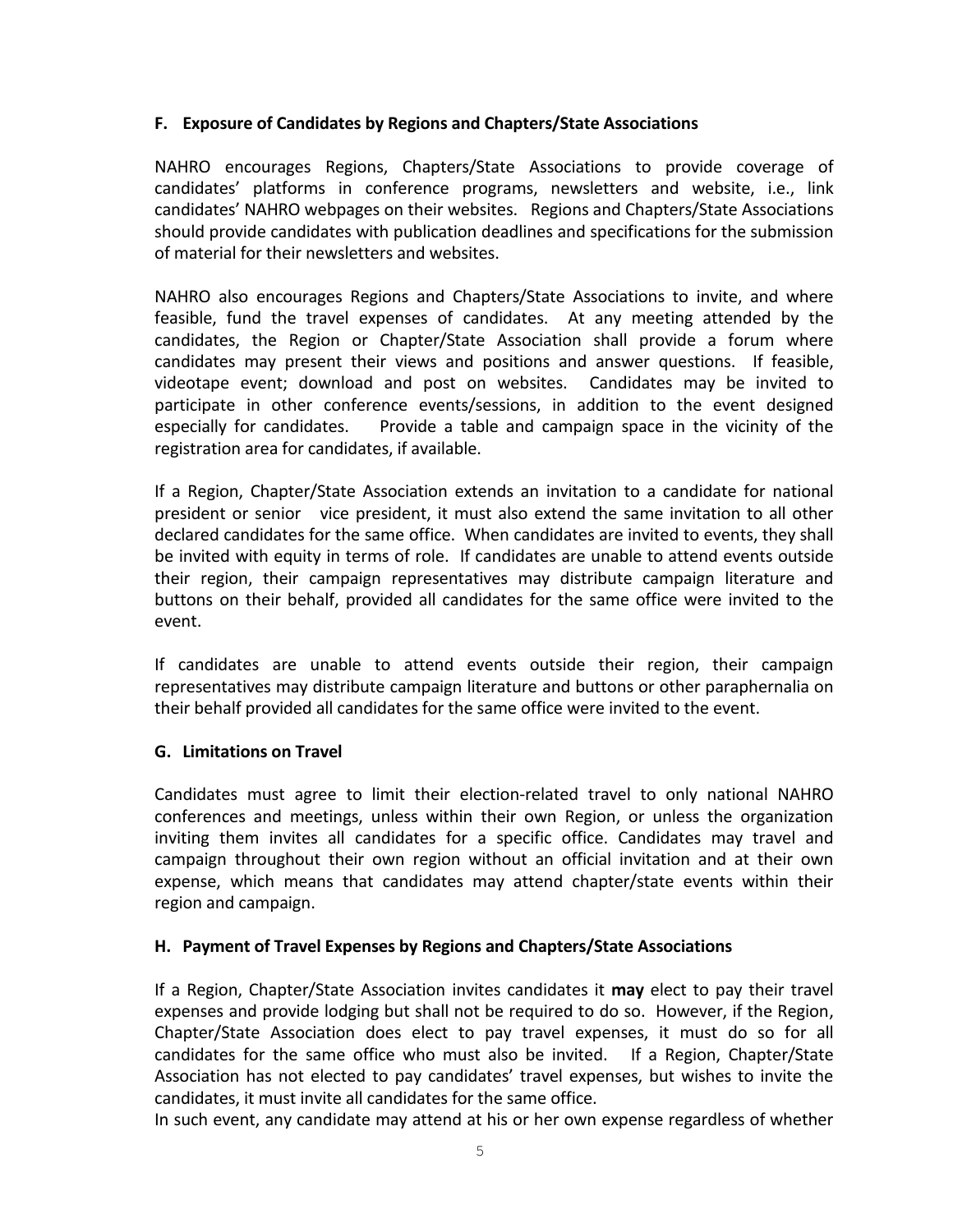any other candidate for the same office has also elected to attend. Any additional expenses incurred by a candidate who chooses to extend his/her stay at the meeting shall be campaign expenses and must be counted against such candidate's campaign expense cap. Regions, Chapters/State Associations shall not pay candidates a per diem.

# **I. Participation in other NAHRO Activities**

Candidate may carry out activities of his/her respective position within NAHRO without being in violation of the guidelines, e.g., trainer, chair of a national committee or group. Other than guidelines for travel relating to invitations to conferences, candidates shall not be restricted from conducting other official business of the association.

### **III. FINANCES**

# **A. Limitation on Expenditures**

Expenditures by candidates for national office (President and Senior Vice President) shall be limited to \$20,000 from cash and in-kind sources. For purposes of these Guidelines, the term "in-kind contributions" shall mean a contribution or donation of goods, services, or anything of value, other than money or its equivalent, to candidate or the campaign of a candidate free of charge or for less than fair market value. In-kind contributions shall include sums spent or liabilities incurred by a person in cooperation, consultation or in concert with, or at the request or suggestion of a candidate or a candidate's campaign. Inkind contributions do not include the value of time spent by unpaid volunteers engaging in campaign activities on a candidate's behalf.

# **B. Reports**

Three reports of income and expenses shall be provided to national NAHRO by the candidate. Reports shall record all sources and amounts of cash and the fair value of all "in-kind" contributions of goods and/or services.

**First:** 90 days before the date on which ballots are to be issued; **Second:** 30 days before the date on which ballots are to be issued (each report must be current within 15 days of the due date); **Third:** 6 days prior to certification of the election results.

**Income:** Identify cash and in-kind separately, broken down by source (*e.g.,* individual, corporation, agency, Region, Chapter/State Association. With respect to agency expenditures, NAHRO cautions candidates to consider federal and local regulations concerning the use of public funds and resources.

**Expenses**: Identify cash and in-kind separately; categorize (*e.g.,* travel; telephone, postage, printing, promotions, other). A candidate is in violation of these Guidelines if he/she fails to submit a report when due.

### **C. Access to reports**

The NAHRO Monitor shall report that the Nominating and Election Committee has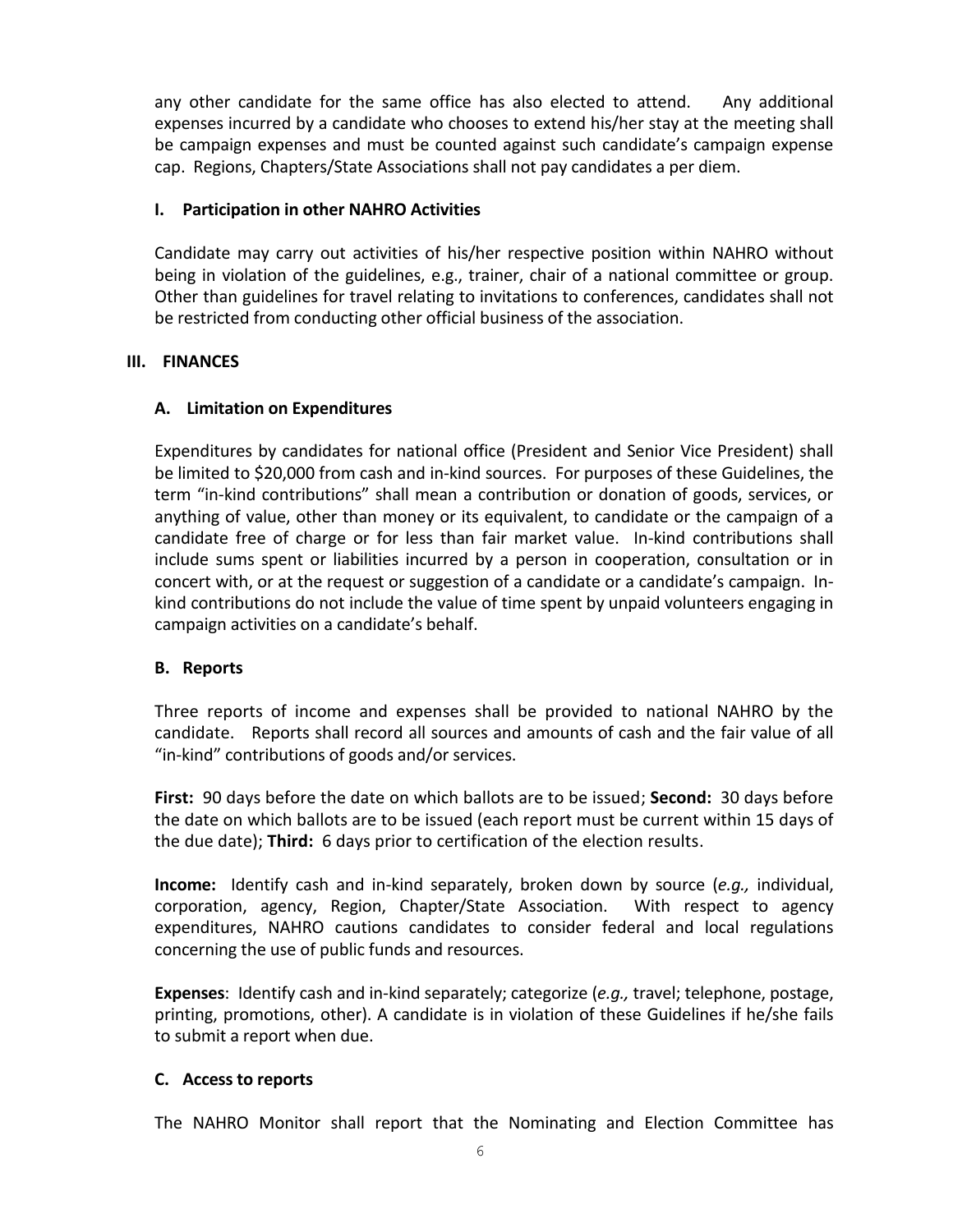received and reviewed candidates' final statements of income and expenses and has found that they are in order and consistent with the Guidelines for "National Office Campaigns." NAHRO members who would like to receive a copy of the reports should contact NAHRO's Chief Executive Officer.

### **IV. NAHRO STAFF**

# **A. The Role of NAHRO Staff**

NAHRO staff will provide administrative support to the Nominating and Election Committee and carry out the duties specified in these Guidelines.

# **B. Prohibition on Advice to Candidates**

The NAHRO staff shall not give personal advice to any candidate.

# **C. Messages from the CEO**

The NAHRO CEO shall communicate frequently to the NAHRO membership via e-mail, website and NAHRO Monitor. His/her message shall convey the importance of the election and an overview of the campaign process.

### **V. ELECTION PROCEDURES**

### **A. Role of the Nominating and Election Committee**

The Nominating and Election committee carries out the duties of the committee as specified in Article VII of the NAHRO Constitution and oversees generally the campaign and election process and the implementation and enforcement of these Guidelines for National Office Campaigns. The entire membership shall be given notice as to the composition of the Nominating and Election Committee via the *NAHRO Monitor.* The article should clearly encourage agencies to share this information with all eligible voters on their staff.

The Nominating and Election Committee shall: inform members of the election process and procedures; encourage members to vote; and work with appropriate Regional and Chapter/State Association leadership to ensure that they provide opportunities for exposure to the election process and candidates.

In order to avoid any possible appearance of impropriety, a member of the Nominating and Election Committee shall not endorse, engage in any campaign activities on behalf of, or indicate support for, any candidate for national office or other person whom the member has reason to believe may become such a candidate.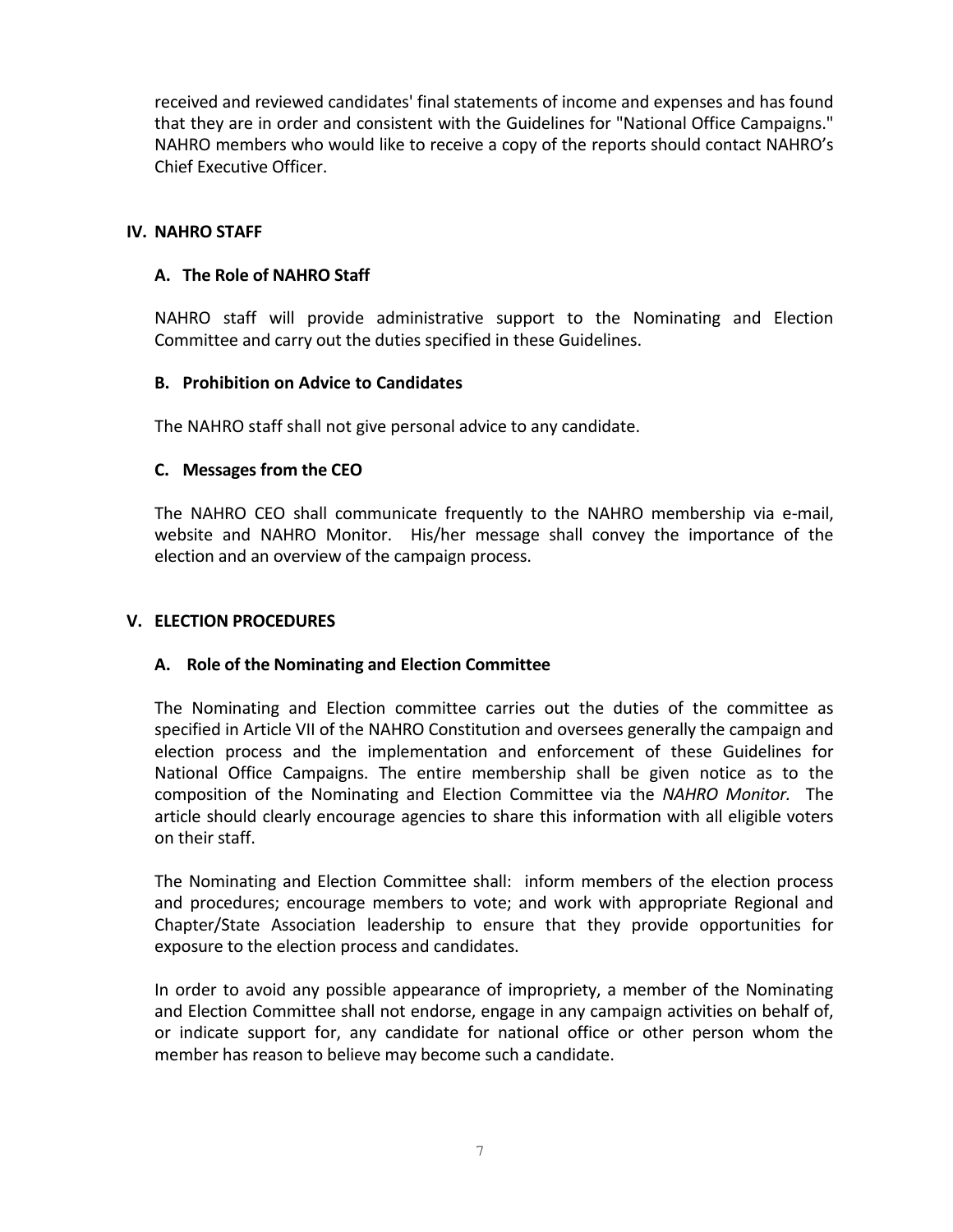# **B. Election Ballots**

When the Nominating and Election Committee selects more than one nominee for a position, NAHRO shall publish an *Election News Monitor,* which will be sent to all eligible voters **without** an e-mail address. If there are no budgetary constraints, the *Election News Monitor* will be sent to **all** eligible voters. Voters **with e-mail** addresses will receive this information via a regular issue of the *NAHRO Monitor*.

The *Election News Monitor* may include the following information: candidates' biographical information and campaign statements; the voting period; anticipated date that election ballots will be mailed and electronically transmitted; and instructions on what to do if a paper or e-ballot is not received by a specified date. The primary means of election ballot delivery shall be electronically. Paper ballots will be used as a backup and for those whom there is no e-mail address on file.

For the sake of fairness to each candidate, both paper and electronic ballots will show the candidates' names in rotating order for each office. Thus, each candidate for an office will appear on each position on a ballot a fixed percentage of the time. Ballots will be distributed in a representative manner for the mailing or appear online in such a way that voters in the same zip code will receive ballots with the candidates' names in different orders.

# **C. Election Results**

If there is not more than one nominee for a position to be filled, the N&E shall certify to the Board of Governors at the annual meeting that such nominees have been duly elected to such positions.

Results will be tabulated both nationally and for each state and will include: the total number of eligible voters, the number of votes cast for each candidate in each state for both paper and electronic ballots, and the total number of ballots cast. This information will be made available to the candidates and campaign managers, members of the N&E and any other voter upon request. Candidates shall have the results of the election announced to them and/or their designees prior to the public announcement. The candidate with the highest number of votes shall be declared the winner.

### **VI. ENFORCEMENT OF GUIDELINES FOR NATIONAL OFFICE CAMPAIGNS**

### **A. Reporting of Violations**

It is the responsibility of all members of the Nominating and Election Committee and candidates to report violations, in writing, to the chair of the Nominating and Election Committee. In addition, any NAHRO Associate who believes that a violation has occurred is encouraged to report the alleged violation to the chair of the Nominating and Election Committee.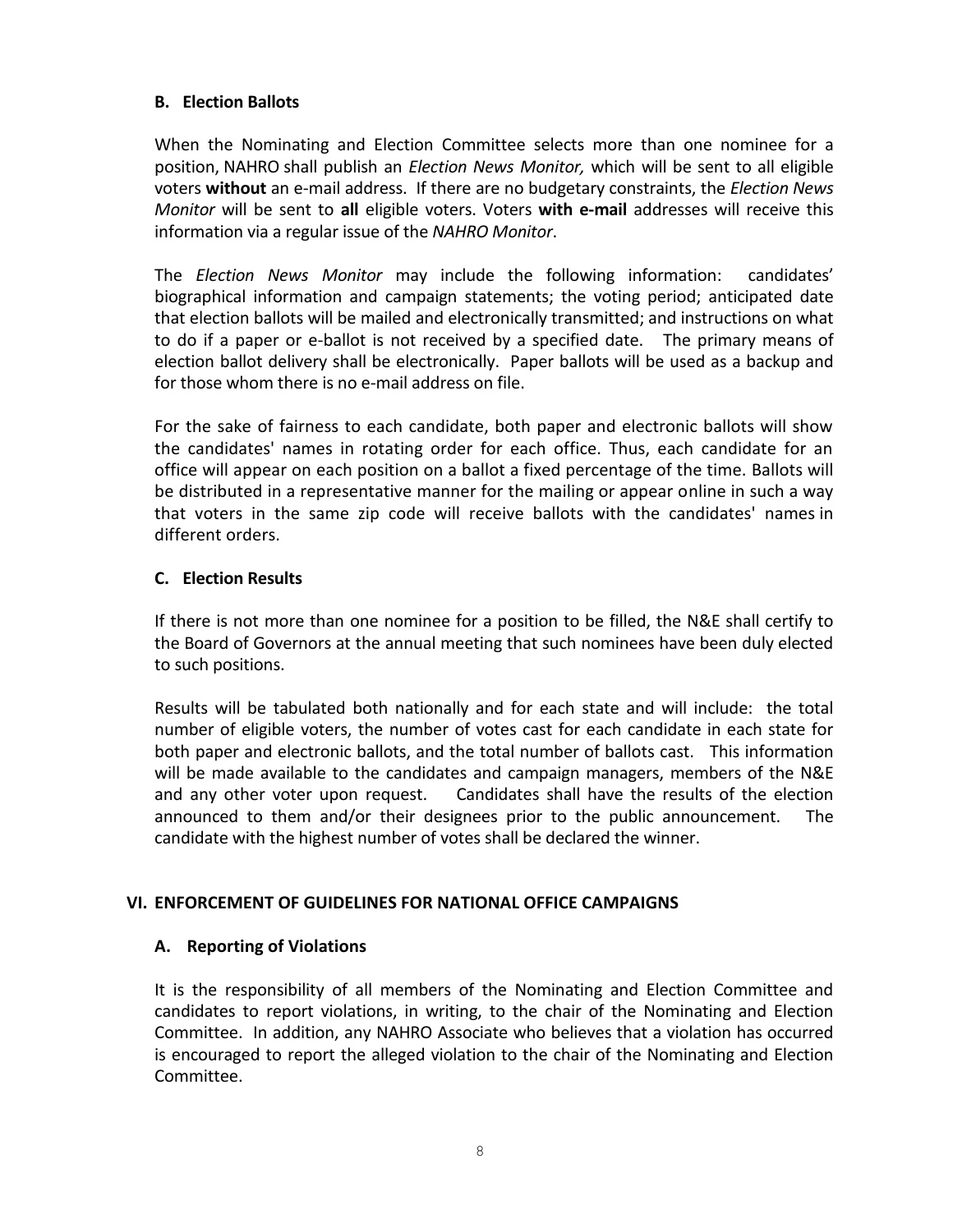#### **B. Hearing of Complaints, Sanctions, Appeals**

The Nominating and Election Committee shall have the authority and responsibility to accept, hear, and determine the merits of any complaint alleging a violation of these Guidelines by a candidate for national office (President or Senior Vice President) or any person acting on behalf of such a candidate. The Nominating & Election Committee may also impose sanctions in connection with any determination that these guidelines have been violated.

The actions of the Nominating & Election Committee with respect to hearing and determining the merits of complaints and imposing sanctions and appealing a decision of the Nominating & Election Committee, shall be governed by the provisions set forth in Exhibit A, attached hereto and hereby incorporated by reference.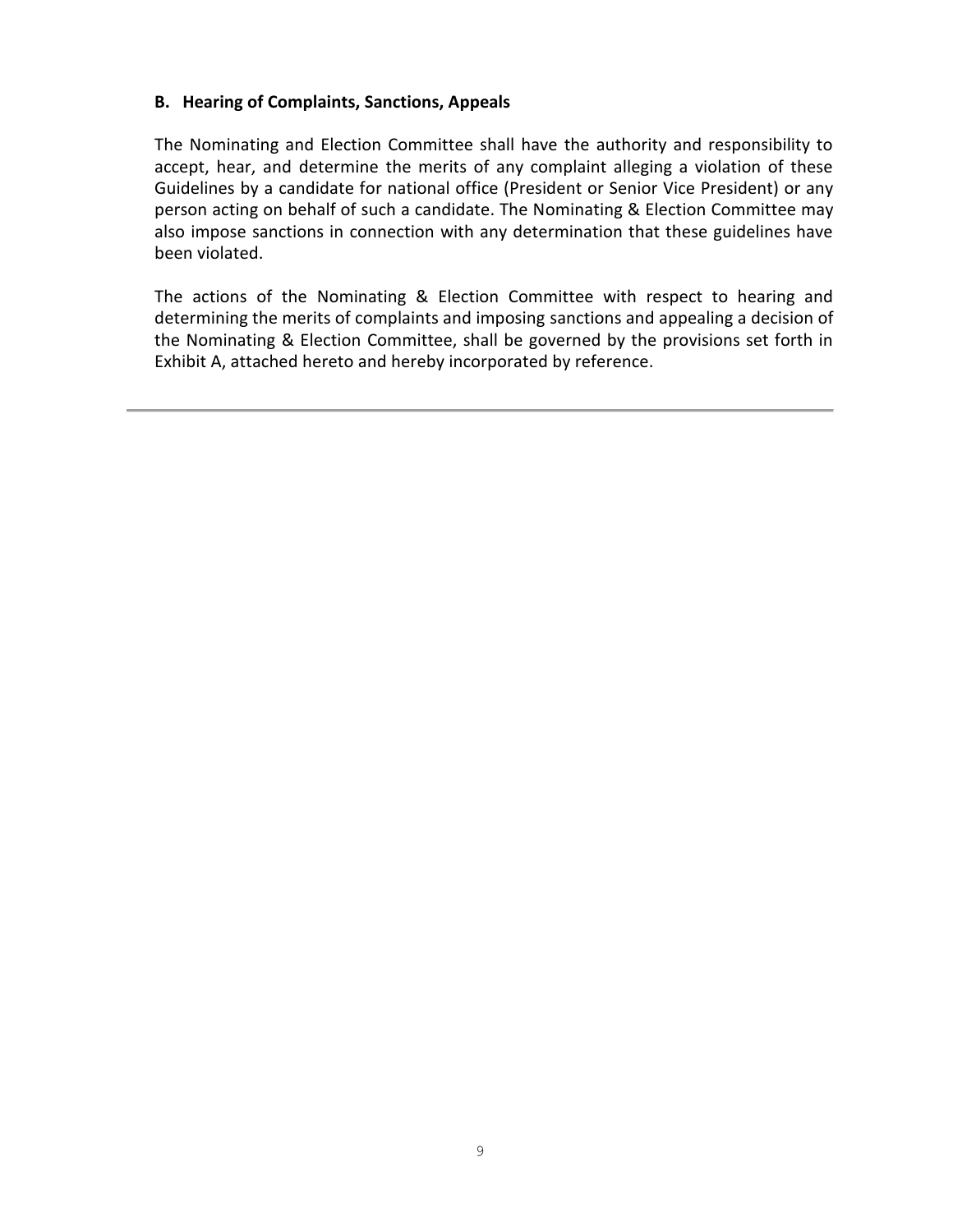#### **Exhibit A**

#### **To**

# **NAHRO Guidelines for National Office Campaigns:**

#### **Violations of NAHRO Guidelines for National Office Campaigns**

#### **1. Complaints during the Campaign and Election Period**

The following provisions shall be applicable to a complaint alleging violation of the NAHRO Guidelines for National Office Campaigns (Guidelines) which is communicated to the Chief Executive Officer or the Nominating and Elections Committee (N&E Committee) during the period commencing on or after the first date on which announcements of candidacy for the national offices of President and Senior Vice President may be made and continuing until the time of certification of the results of the election by the N&E Committee.

#### A. General

The Nominating and Election Committee (N & E Committee) shall hear and determine the merit of all complaints alleging violation of the NAHRO Guidelines for National Office Campaigns (Guidelines) by a candidate for national office or any person acting on behalf of such a candidate.

#### B. Procedure

Any NAHRO Associate may file a complaint alleging violation of the Guidelines with the N&E Committee or the Chief Executive Officer. A complaint may be heard in person or by teleconference or video conference, as the committee shall deem appropriate. The procedure for hearing a complaint, which must allow for presentation by both the complainant and the candidate and provide for expeditious action regarding the complaint, shall be as specified by the N&E Committee. The rules of evidence shall not be applicable, and the standard of proof shall be a preponderance of the evidence. A hearing of a complaint may be open or closed as the N&E Committee shall deem appropriate.

Any determination of violation of the Guidelines and any imposition of a sanction shall require the affirmative vote of a majority of the entire N&E Committee, except that removal of a candidate from the ballot shall require a two-thirds vote of the Committee.

### C. Imposition of Sanctions

In determining any sanction or sanctions to be imposed in connection with a violation of the Guidelines, the N&E Committee shall take into account the seriousness of a violation, whether it is repetitive, whether it is inadvertent or willful, and such other matters as the committee deems relevant under the circumstances.

The N&E Committee may take any one or more of the following actions with respect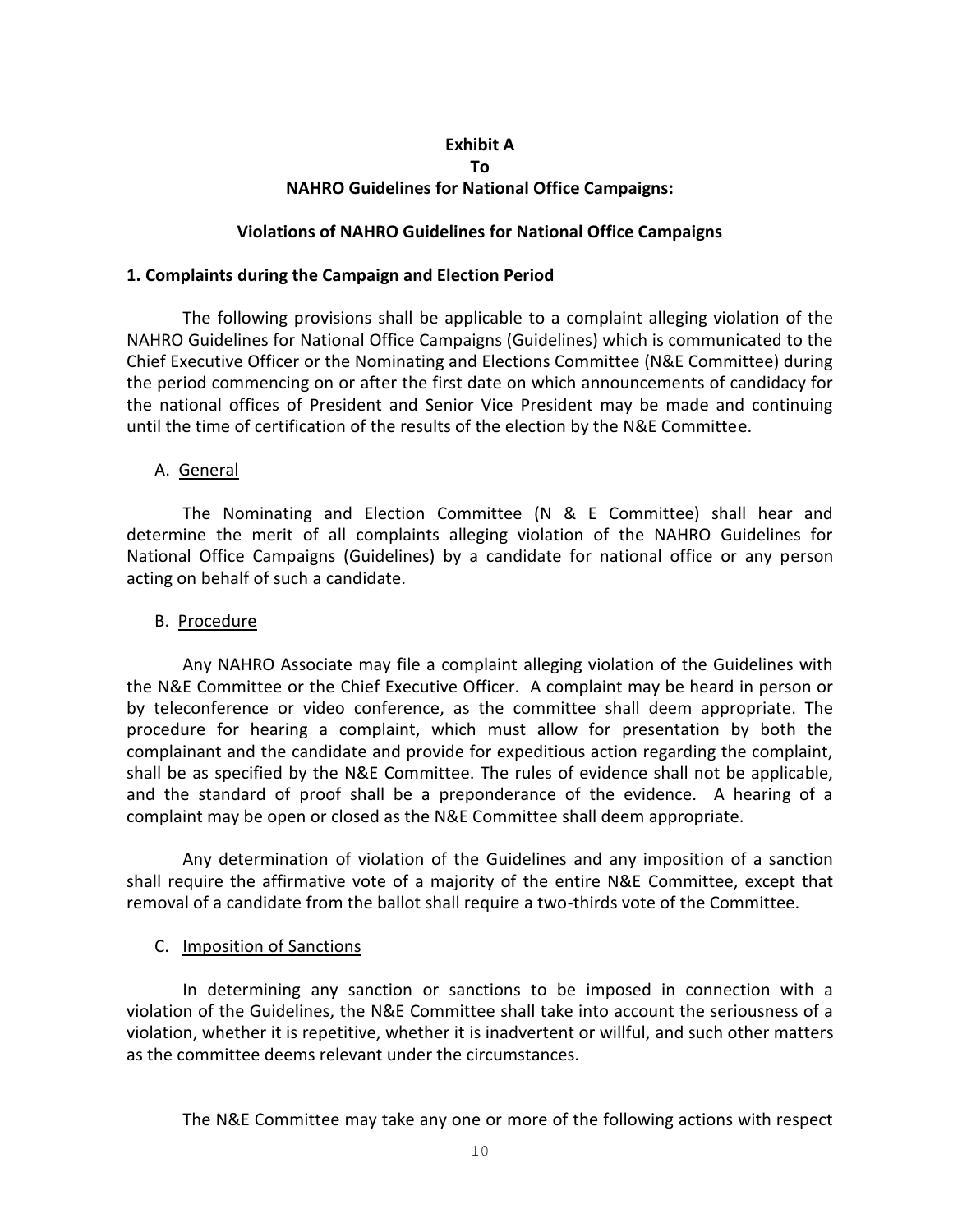to a determination that a violation of the Guidelines has occurred.

- 1) Issue a public warning to a candidate to cease and desist from further violations, with or without a specification of future sanction in event of further violation.
- 2) Issue a public letter of reprimand to a candidate, with or without a specification of additional sanction or a future sanction in event of further violation.
- 3) Suspend any or all services to be provided by NAHRO staff to the campaign of a candidate for such period as the committee determines to be appropriate.
- 4) Bar a person who has violated the guidelines while acting on behalf of a candidate from further participation in a candidate's campaign.
- 5) Impose limitations or prohibitions on campaign activities of a candidate and/or others acting on the candidate's behalf, which the committee determines are necessary to achieve fairness and equal treatment among candidates. Such limitations may include, but shall not be limited to, prohibiting or limiting further expenditures.

Permit other candidates to engage in additional campaign activities or make additional expenditures that the committee determines are reasonably necessary in order to achieve fairness and equal treatment among candidates in the election process.

- 6) Suspend all campaign activities of a candidate for such period as the committee determines to be appropriate.
- 7) Remove a candidate from the ballot, which may occur at any time prior to the certification of the election results by the committee. If a candidate's name is removed after the ballot has been promulgated, all votes for the disqualified candidate shall be disregarded and the remaining candidate with the highest number of votes shall be declared the winner.
- 8) Take such other action as the committee determines to be appropriate under the circumstances.

### D. Communication of Decision

The decision of the committee that the Guidelines have been violated and any determination concerning the imposition of a sanction or sanctions shall be in writing, delivered promptly, electronically or by other means, to the candidate, the complainant, NAHRO's President and NAHRO's Chief Executive Officer.

### E. Appeal

A candidate may appeal any decision of the committee with respect to a determination of violation or the imposition of any sanction to the NAHRO Steering Committee, which shall hear the appeal at the earliest practicable time in person or by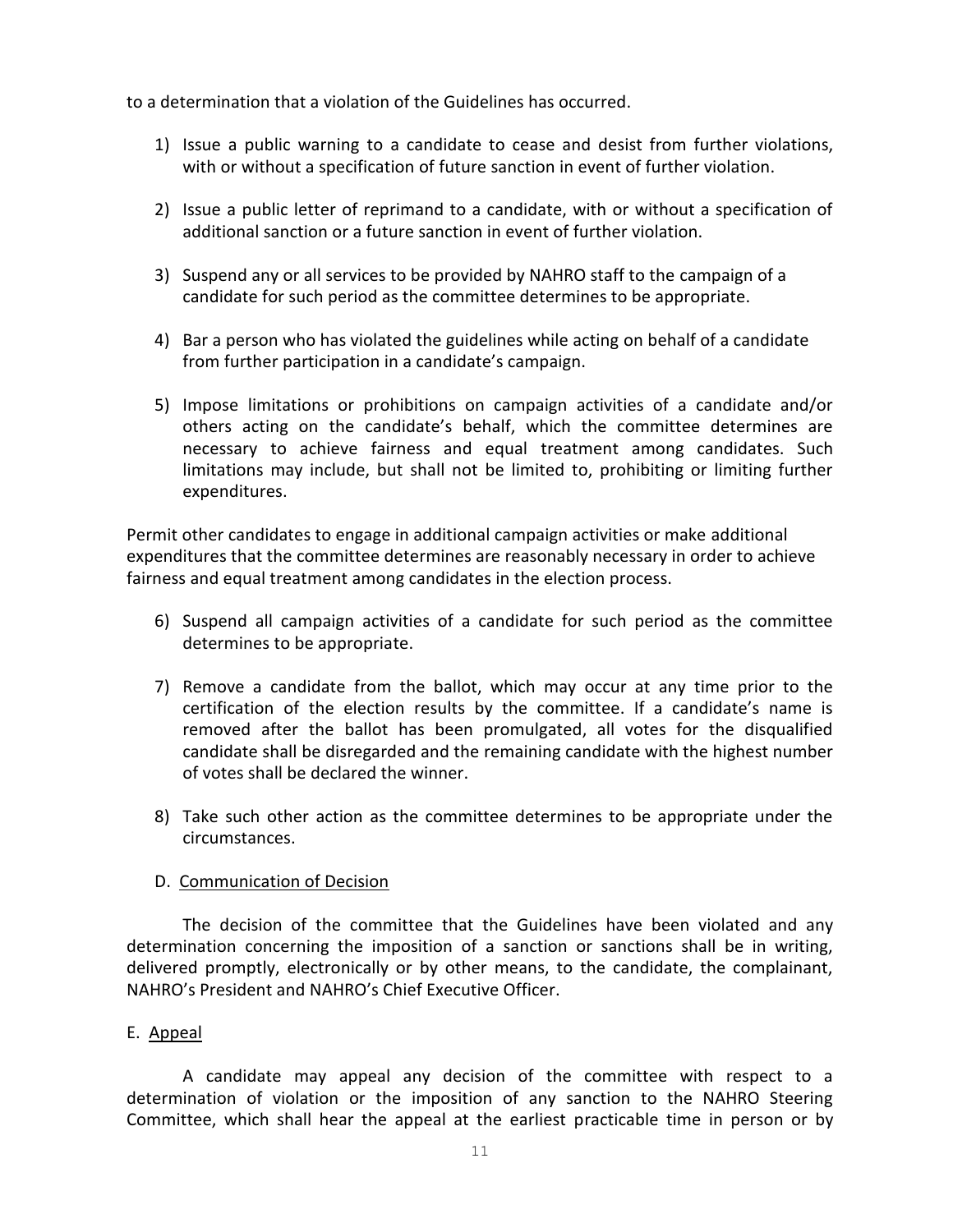teleconference. An appeal shall be initiated by a written request to the NAHRO Chief Executive Officer made within 5 business days after receipt by a candidate of the decision of the N&E Committee.

Any action of the N&E Committee shall be stayed pending an appeal. Any decision to reverse, affirm, or modify a decision of the N&E Committee shall require the affirmative vote of a majority of Steering Committee members present, there being a quorum, except that affirmance of a decision to remove a candidate from the ballot shall require a twothirds vote of Steering Committee members present.

The Steering committee may act to reduce the severity of sanctions approved by the N&E Committee but may not increase their severity. The decision of the Steering Committee on an appeal shall be final and conclusive. If notice requesting an appeal is not sent within the 5-day period allowed, the decision of the N&E Committee shall be final and conclusive

#### F. Public Notice

Any final action determination by the N&E Committee or the Steering Committee (if an appeal is brought) shall be conspicuously posted on the NAHRO website and communicated electronically to the NAHRO membership.

#### **II. Complaints Made Subsequent to Election Certification**

A complaint alleging violation of the NAHRO Guidelines for National Office Campaigns (Guidelines), which is brought forward after the time at which the N&E Committee certifies the result of an election, shall be governed by the following provisions:

### A. Filing and Preliminary Determination

The complaint shall be communicated in writing to the Chief Executive officer. The Chief Executive Officer shall immediately determine if the complaint: 1) alleges a violation of the Guidelines that, if proved, is of sufficient seriousness that the fairness of the election or the fitness of the candidate for office may reasonably be in question, and 2) is based on information discovered at a time at which the filing of a complaint prior to the election certification by the N&E Committee would have been impossible or impracticable. In making these determinations, the Chief Executive Officer may confer with the outgoing National President (whose term is then expiring or has most recently expired, as the case may be) and any one or more other past National Presidents.

### B. Consideration of Complaint

If the Chief Executive Officer determines that the complaint satisfies both requirements described in paragraph II. A., he or she shall immediately convene a special meeting of the NAHRO Board of Governors to hear and consider the complaint. At such meeting, the Board of Governors shall determine the merits of the complaint and prescribe such action, if any, as it shall in its sole discretion determine to be appropriate. The outgoing National President (whose term is then expiring or has most recently expired, as the case may be) shall preside at any special meeting held to consider the complaint. The meeting may be